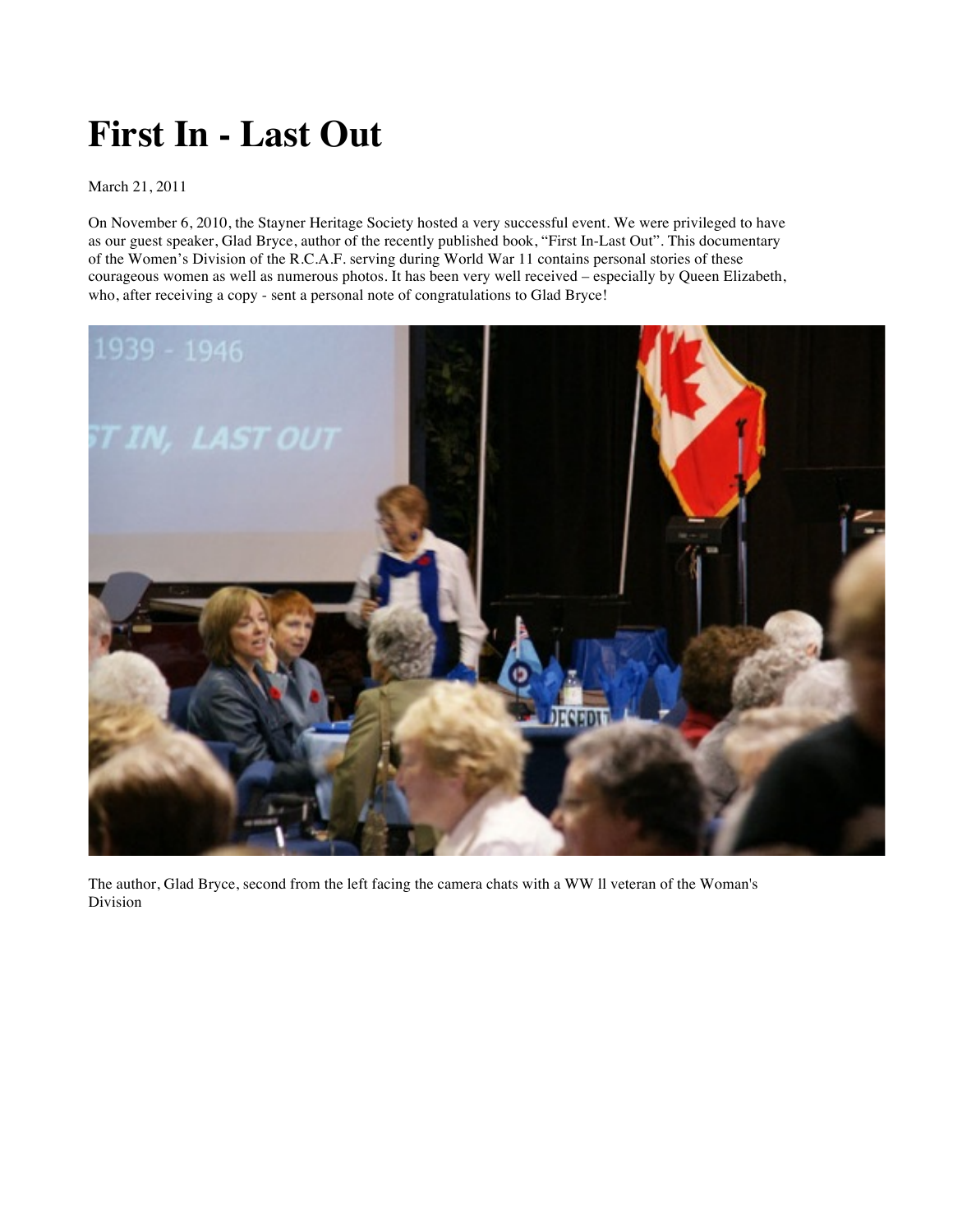

The Georgian Girls entertained the gathering with a selection of popular songs from the WW II era.

Well over 175 people were treated to a continental breakfast, the Georgian Girls and their medley of war-time songs, and, of course, Glad Bryce with her very emotional and thought-provoking presentation. We were also very pleased to have with us several members of the Women's Division who served during WW11, as well present day Air Force personnel.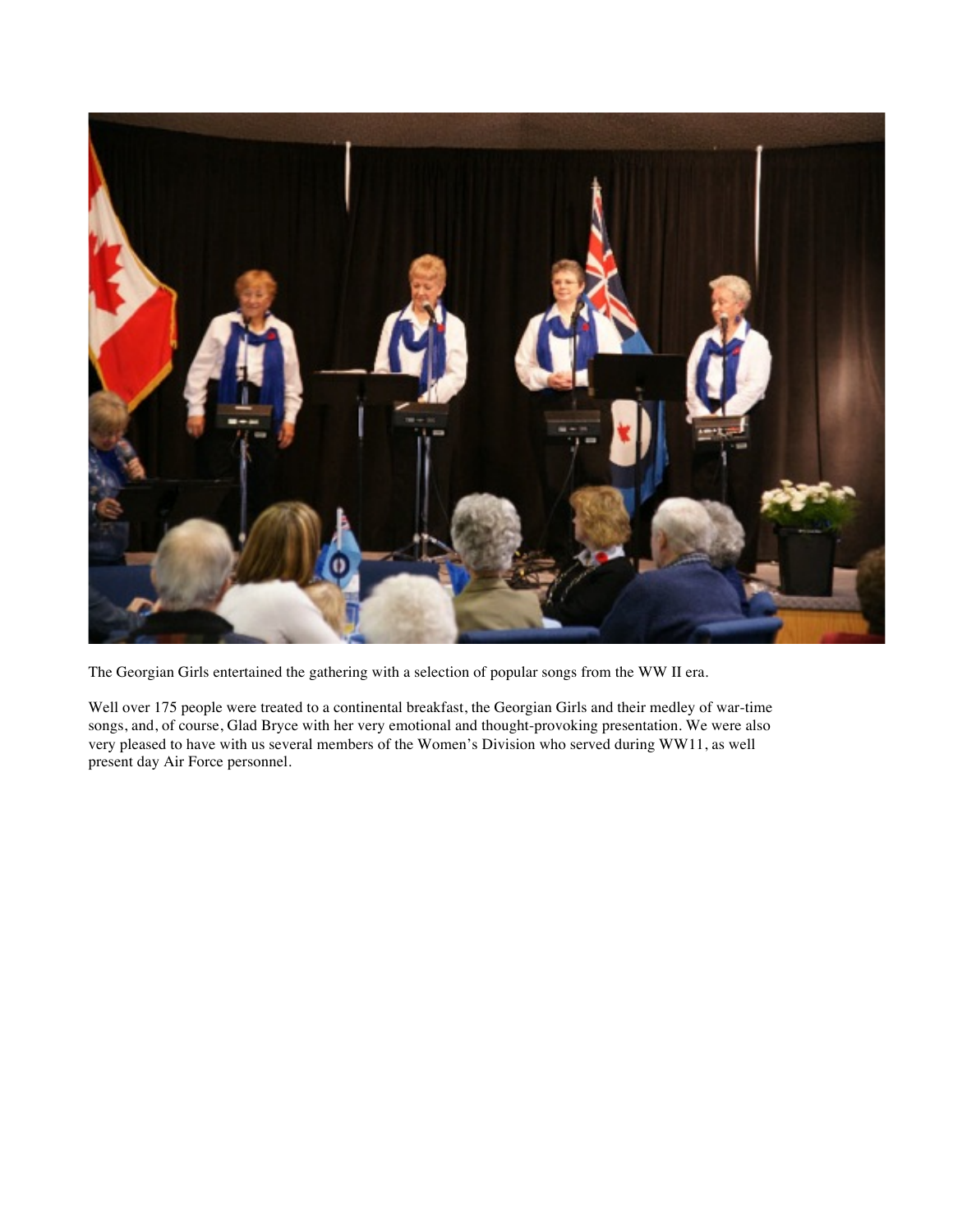## **About the Book**



This book is first and foremost, the story of the contribution of women to the success of the Canadian Armed Forces during the Second World War. It is filled with the history of the WDs from them being admitted to the RCAF as the Canadian Women's Auxiliary Air Force (renamed the RCAF, Women's Division in 1942) to the end of WW ll. But perhaps the most interesting part of the book are the interviews with the veterans themselves where they tell their own personal stories. Many of the photos in the book were from the albums of the women interviewed.



An illustration from the book showing the Women's Division volunteers taking Drill Instruction.